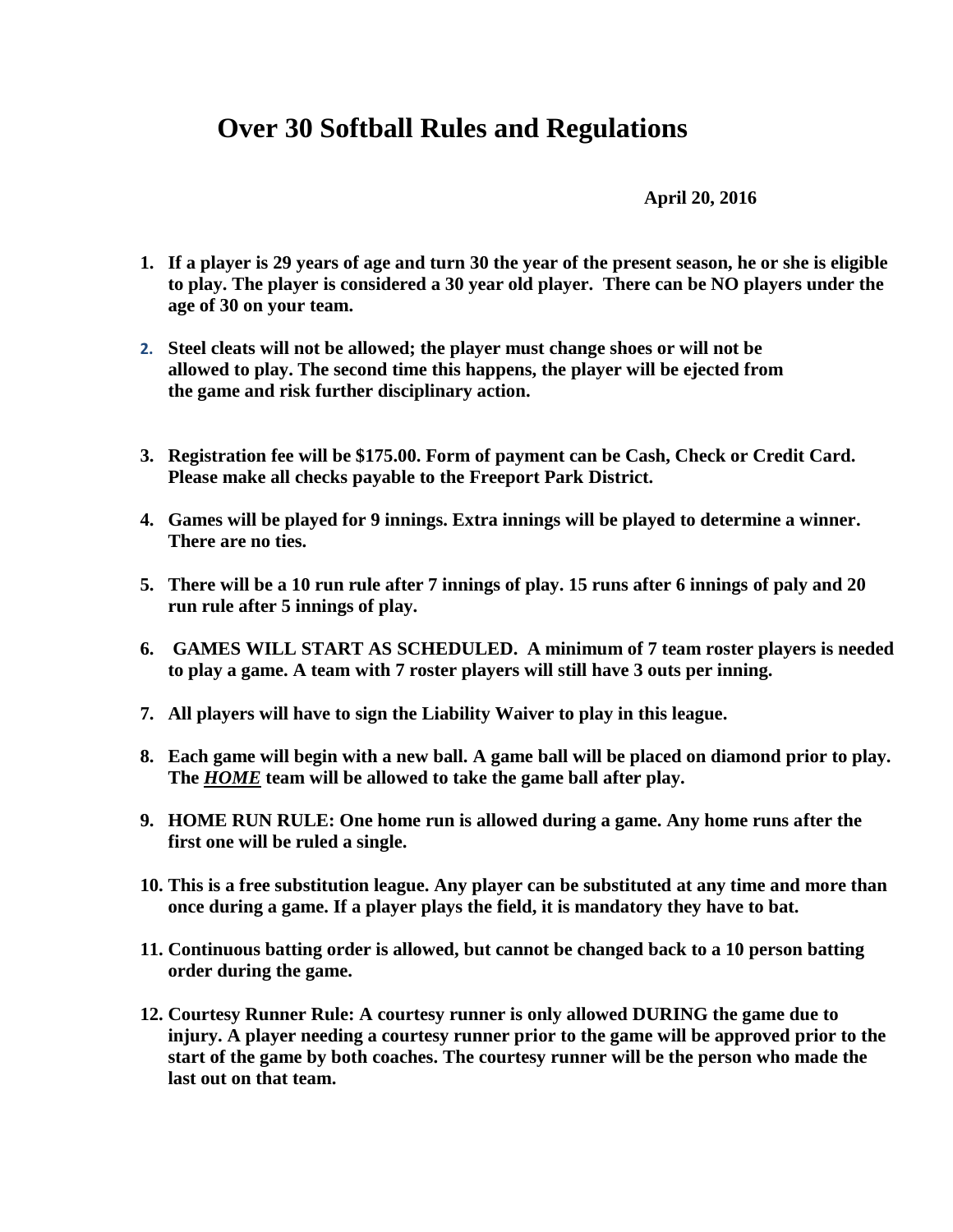- **13. Three balls is a walk. A batter is out if he has two strikes (either called or swinging). Fouls are strikes.**
- **14. A runner is not allowed to leadoff. If the runner steps off the base before the batter makes contact with the ball…. The runner will be out. No courtesy step.**
- **15. The runner will cross a home plate line, which will be painted and clear to see.** *THE RUNNER IS NOT ALLOWED TO TOUCH HOME PLATE OR THE MATT.* **If the catcher has control of the ball and is touching home plate before the base runner crosses the line, the runner is out. The runner will be out if he touches home plate or the matt.**
- **16. A commitment line will be placed 40 feet down third base line. If a runner advances across the commitment line, the runner is unable to return to third base. At this point, only a forced out at home is allowed.**
- **17. All litter is to be picked up after each game. There is no smoking or alcohol allowed on the grounds. It is the coach's responsibility to make sure this happens.**
- **18. Rain out games will be rescheduled at the end of the regular season.**
- **19. Any protest must be filed in writing stating the protested rule within 24 hours after the said game to a league official. The league officials will act on it before the next team's game. A protest needs to be made immediately after the violation.**
- **20. A base runner is out if he deliberately and with the intent to knock a fielder off balance or runs into a fielder. This is an umpire judgment.**
- **21. Trophies will be awarded to the 1st and 2nd and 3rd place teams of league play. If a tournament follows league play, a 1, 2, 3 place trophies will be awarded to each bracket.**
- **22. Teams are allowed to bat all there players. Any player that shows up after the game has started will bat last in the batting order.**
- **23. A pitched ball must be delivered to the plate at a minimum height of the batters head (approx.. 6 ft). Failure to do so will result in an automatic ball (unless the batter swings at the pitch). This is an unlimited arch league.**
- **24. A team member cannot play tournament ball unless the player has played 2 regular season games.**
- **25. A two-sided first base is used in this league. Incase of a possible base hit, the first base runner is only allowed to step on the right-side orange colored base. At no time will the runner engage the first baseman. The first baseman is only allowed the left side of the base with his foot.**